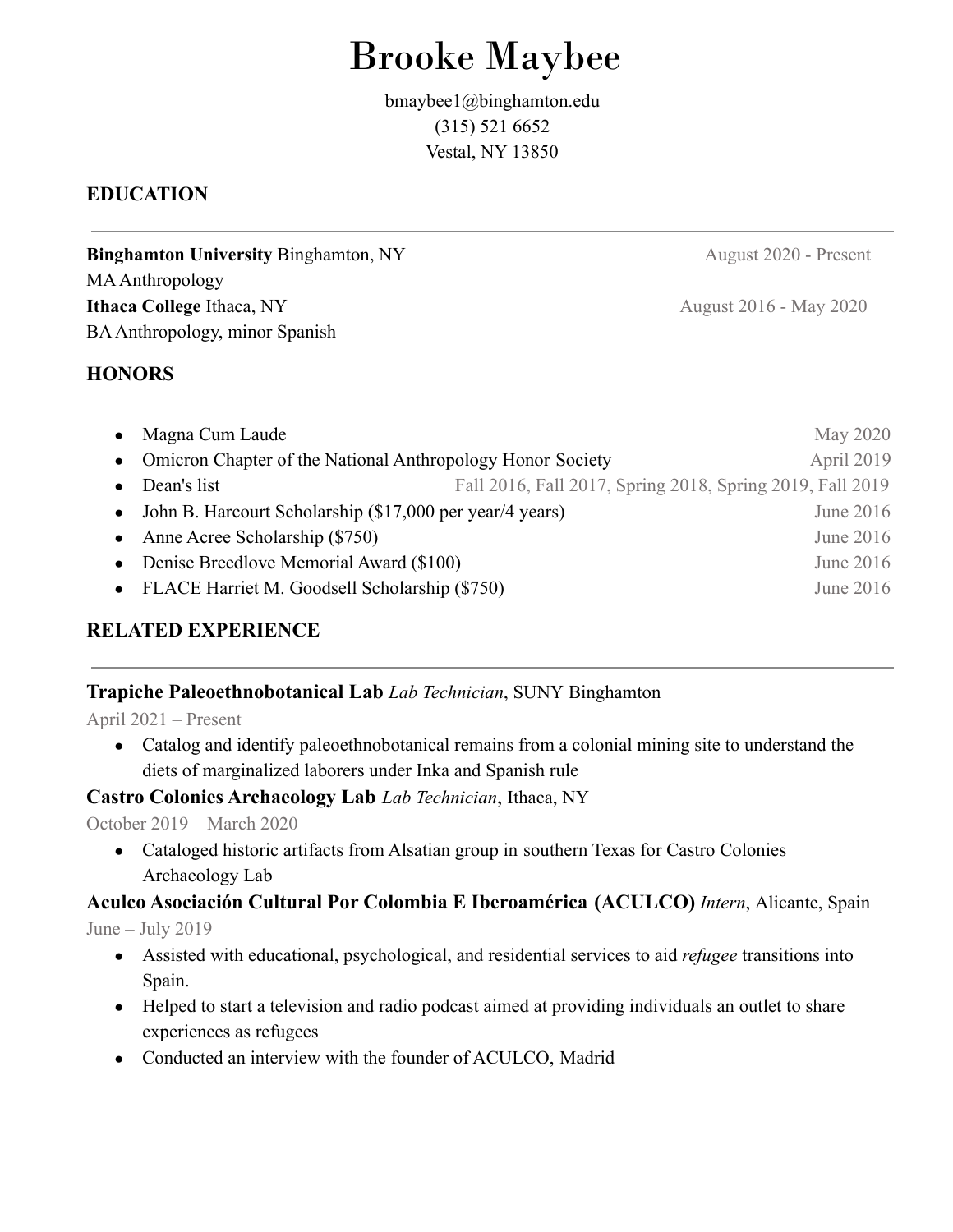# **Proyecto Pan de Azúcar de Nepeña** *Field and Lab Technician*, Nepeña Valley, Peru

July 2018

- Aided in the excavations of three Casma-Chimú mounds to uncover burials, offerings, pottery, textiles, lithics, bones, and political structures
- Analyzed, categorized, and registered pottery, bone and other artifacts

# **ADDITIONAL WORK EXPERIENCE**

## **Campus Center** *Student Worker*, Ithaca, NY

September 2016 – May 2017, September 2019 – March 2020

- Prepared and served food, including making wraps, sandwiches
- Maintained clean work space and dining hall

## **Zotos International** *Line Production*, Geneva, NY

June – July 2017

- Evaluated quality and assembled products on production line
- Cleaned machine and production area

## **Private Families** *Childcare Provider,* Geneva, NY

 $2016$  – present

• Ensured the safety and well-being for children, infants to age 13

# **PROFESSIONAL SERVICE**

# **Omicron Chapter of the National Anthropology Honor Society** *President,* Ithaca College

September 2019 – March 2020

- **●** Hold informational meetings
- **●** Organize anthropological events

## **Intercambios** *Member/Treasurer*, Ithaca, NY

September 2016 – December 2020

- Created lessons and taught English to migrant farm workers
- Communicated with non-English speaker to improve Spanish and assist them in learning English
- Enhanced Spanish speaking skills with pronunciation lessons

# **Stop Wasting Ithaca's Food Today (SWIFT)** *Coordinator*

September 2016 – May 2019

- Worked with Ithaca College's Sustainability Coordinator, the Ithaca Rescue Mission, St. John's Community Service, and Cornell University and Ithaca College staff to make sure the program ran smoothly
- **●** Packaged leftover campus food to be distributed to the Rescue Mission

# **COMMUNITY ENGAGEMENT**

# **Environmentalists Club** *Member*, Ithaca, NY

September 2016 – May 2019

- Coordinated Campus events aimed at promoting eco-conscious choices
- Called senators to petition the Dakota Access Pipeline and other problems related to climate change